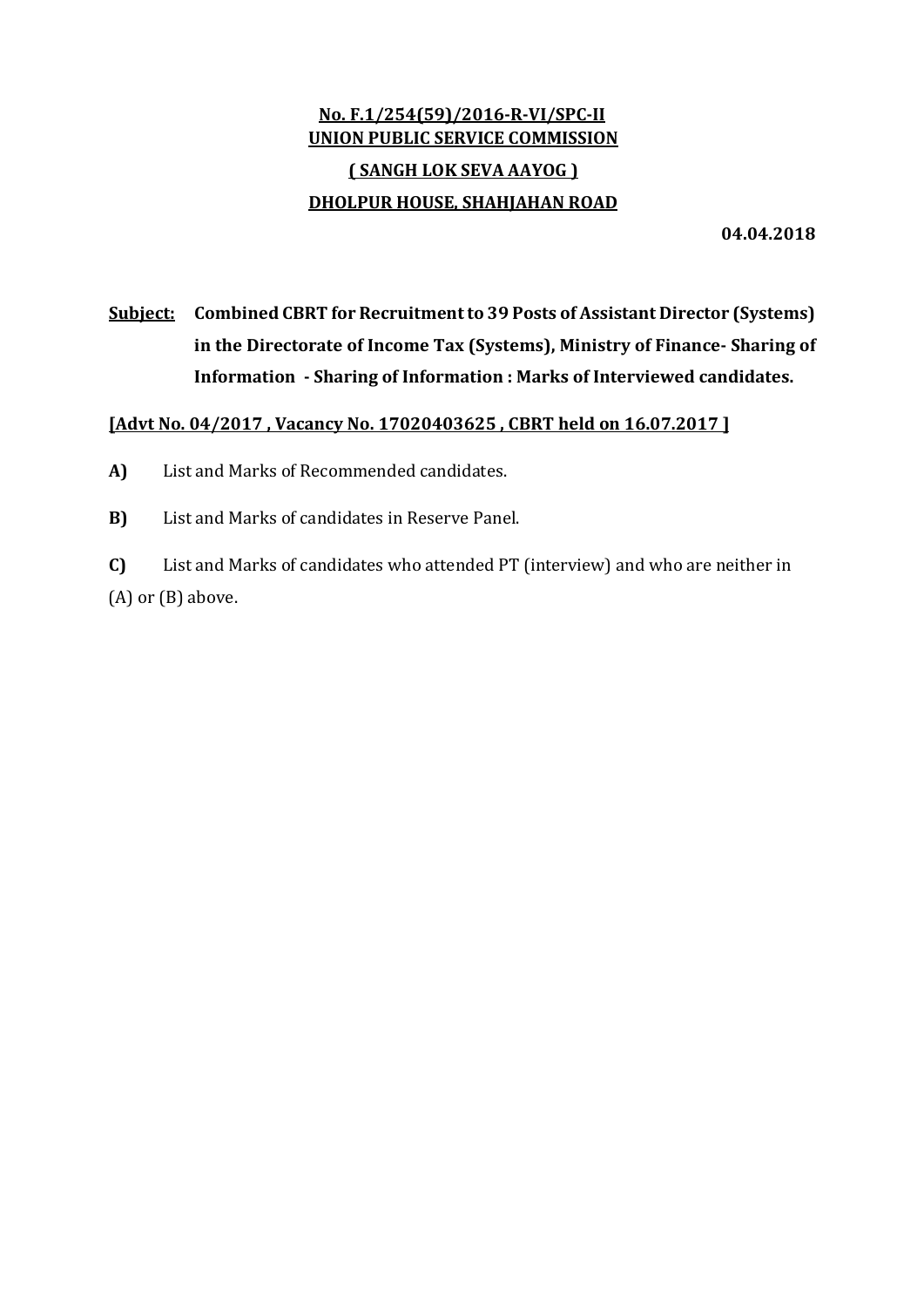(A) CBRT FOR 39 POST OF ASSISTANT DIRECTOR(SYSTEMS),DITS, D/O REVENUE IN M/O FINANCE,

### CBRT HELD ON 16.07.2017

#### LIST OF FINALLY QUALIFIED CANDIDATES

|                | SNO. ROLLNO NAME |                                 |                   |            | DOB COMM PH TOTAL MARKS |
|----------------|------------------|---------------------------------|-------------------|------------|-------------------------|
|                |                  | 1 0006594 HIMANSHU PANDEY       | $21/05/90$ 203.01 |            |                         |
| $\mathbf{2}$   |                  | 0005571 ANU ROSE JACOB          | 31/12/87          |            | 200.99                  |
| 3              |                  | 0001074 AJITABH                 | 09/10/86          |            | 197.01                  |
| $\overline{4}$ |                  | 0004038 PRAJUL PHALGUNAN        | 16/11/89          |            | 196.00                  |
| 5              |                  | 0002843 MEHTAB HUSAIN DANISH    | 28/02/91          |            | 195.99                  |
| 6              |                  | 0004679 JITENDRA RAGHUWANSHI    | 27/03/91          |            | 194.01                  |
| 7              |                  | 0004131 SOUMYA RANJAN SATAPATHY | 12/08/91          |            | 194.01                  |
| 8              |                  | 0005086 MANISHA JAIN            | 28/07/87          |            | 192.99                  |
| 9              |                  | 0003711 MADHUKAR PERI           | 18/06/88          |            | 192.01                  |
| 10             |                  | 0005992 ADITYA SINGH TOMAR      | 01/07/91          |            | 192.00                  |
| 11             |                  | 0005585 ARUNAV KHARE            | 02/11/87          |            | 191.01                  |
| 12             |                  | 0004493 ASHISH KUMAR SHARMA     | 18/07/89          |            | 190.99                  |
| 13             |                  | 0003648 ANKIT MAHESHWARI        | 01/10/89          |            | 190.01                  |
| 14             |                  | 0004066 KAMAL SINGH RANA        | 08/03/88          |            | 189.00                  |
| 15             |                  | 0003364 MURALEE KRISHNAN M      | 20/05/83          |            | 186.99                  |
| 16             |                  | 0004275 POORNACHANDRA M         | 04/05/93          |            | 186.01                  |
| 17             |                  | 0000016 SAURABH KUMAR RAO       | 25/08/91          |            | 186.00                  |
| 18             |                  | 0004946 AMIT YADAV              | 25/05/86          | OBC        | 185.99                  |
| 19             |                  | 0005949 VIRENDRA PRATAP SINGH   | 25/07/91          |            | 185.01                  |
| 20             |                  | 0003655 SAURABH JAIN            | 12/02/86          |            | 181.01                  |
| 21             |                  | 0006167 RAHUL GAIROLA           | 31/05/86          |            | 180.99                  |
| 22             |                  | 0006514 SHASHI RANJAN           | 03/11/82          | <b>OBC</b> | 176.99                  |
| 23             |                  | 0005059 DINESH SOHU             | 14/06/89          | OBC        | 176.01                  |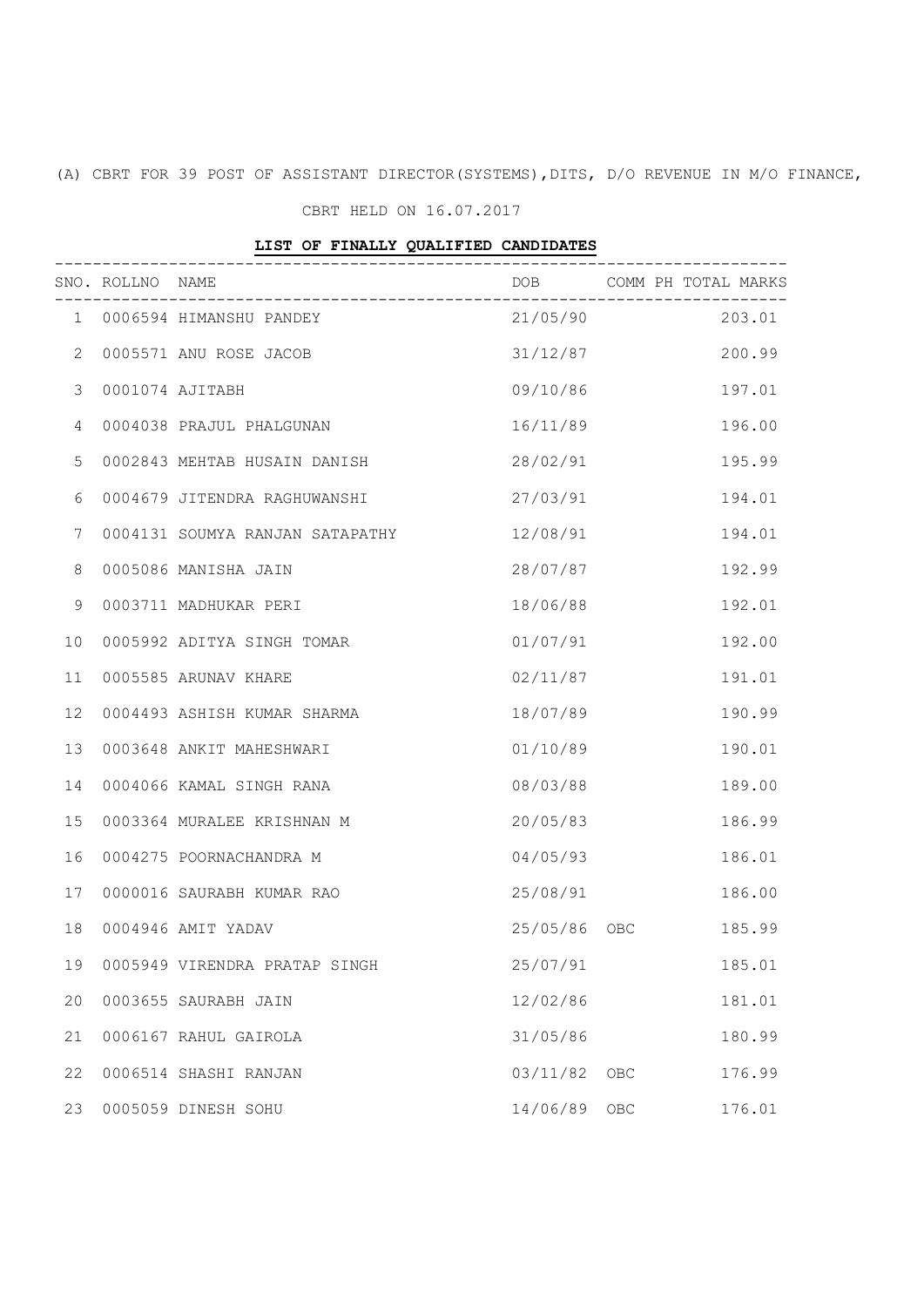| 24 | 0006252 SAGAR DAS            | 31/10/83 | SC                  |    | 172.01 |
|----|------------------------------|----------|---------------------|----|--------|
| 25 | 0002797 PANKAJ KUMAR         | 06/02/90 | OBC                 |    | 170.01 |
| 26 | 0003145 KRISHAN PRATAP SINGH | 07/09/90 | <b>SC</b>           |    | 169.99 |
| 27 | 0000883 SUMIT KUMAR YADAV    | 01/08/87 | OBC                 |    | 169.01 |
| 28 | 0006076 VIKRANT VAISH        | 12/12/89 | <b>OBC</b>          |    | 168.99 |
| 29 | 0004819 AVAKASH SACHAN       | 05/12/88 | OBC                 |    | 168.00 |
| 30 | 0004018 ADITYA DEV           | 30/10/91 | <b>OBC</b>          |    | 166.01 |
| 31 | 0005294 ANKUR VERMA          | 11/02/91 | <b>OBC</b>          |    | 165.01 |
| 32 | 0003928 SANDEEP KUMAR        | 20/07/90 | <b>SC</b>           |    | 160.01 |
| 33 | 0005408 SUBODH KUMAR         | 28/04/91 | <b>SC</b>           |    | 159.99 |
| 34 | 0003374 ASHOK KUMAR MANDAL   | 13/02/81 | $\operatorname{SC}$ |    | 158.99 |
| 35 | 0003739 RAJESH PATIL         | 04/03/83 | <b>SC</b>           |    | 157.00 |
| 36 | 0005117 MANISHA GOEL         | 30/12/86 |                     | OH | 135.00 |
| 37 | 0004360 DAVID DAMTHANKHUM    | 11/10/86 | <b>ST</b>           |    | 120.99 |
| 38 | 0005358 DAYA RAM             | 01/06/84 | <b>ST</b>           |    | 119.00 |
| 39 | 0001982 KAVIRAJ AYATTI       | 05/11/87 | ST                  |    | 118.00 |

(B) CBRT FOR 39 POST OF ASSISTANT DIRECTOR(SYSTEMS),DITS, D/O REVENUE IN M/O FINANCE, CBRT HELD ON 16.07.2017

|                |                  | LIST OF CANDIDATES IN RESERVE PANEL |                  |                       |
|----------------|------------------|-------------------------------------|------------------|-----------------------|
|                | SNO. ROLLNO NAME |                                     | DOB <sub>a</sub> | COMM<br>PHTOTAL MARKS |
| $\mathbf{1}$   |                  | 0004009 RUCHI MANN                  | 16/04/87         | 180.00                |
| $\mathcal{P}$  |                  | 0003340 SWAGATAM BASU               | 02/03/87         | 179.99                |
| $\mathcal{S}$  |                  | 0003444 PANKAJ PANDEY               | 09/09/87         | 179.99                |
| $\overline{4}$ |                  | 0003735 ASHISH BHATTACHARYA         | 23/05/85         | 179.01                |
| $5 -$          |                  | 0003068 ANIRUDDHA GHOSH             | 19/02/86         | 179.00                |
| 6              |                  | 0003529 PRATEEK CHOUHAN             | 01/07/86         | 178.99                |
| 7              |                  | 0005132 SHRUTI JAIN                 | 27/01/91         | 178.01                |
| 8              |                  | 0005991 UDIT GUPTA                  | 27/10/88         | 176.99                |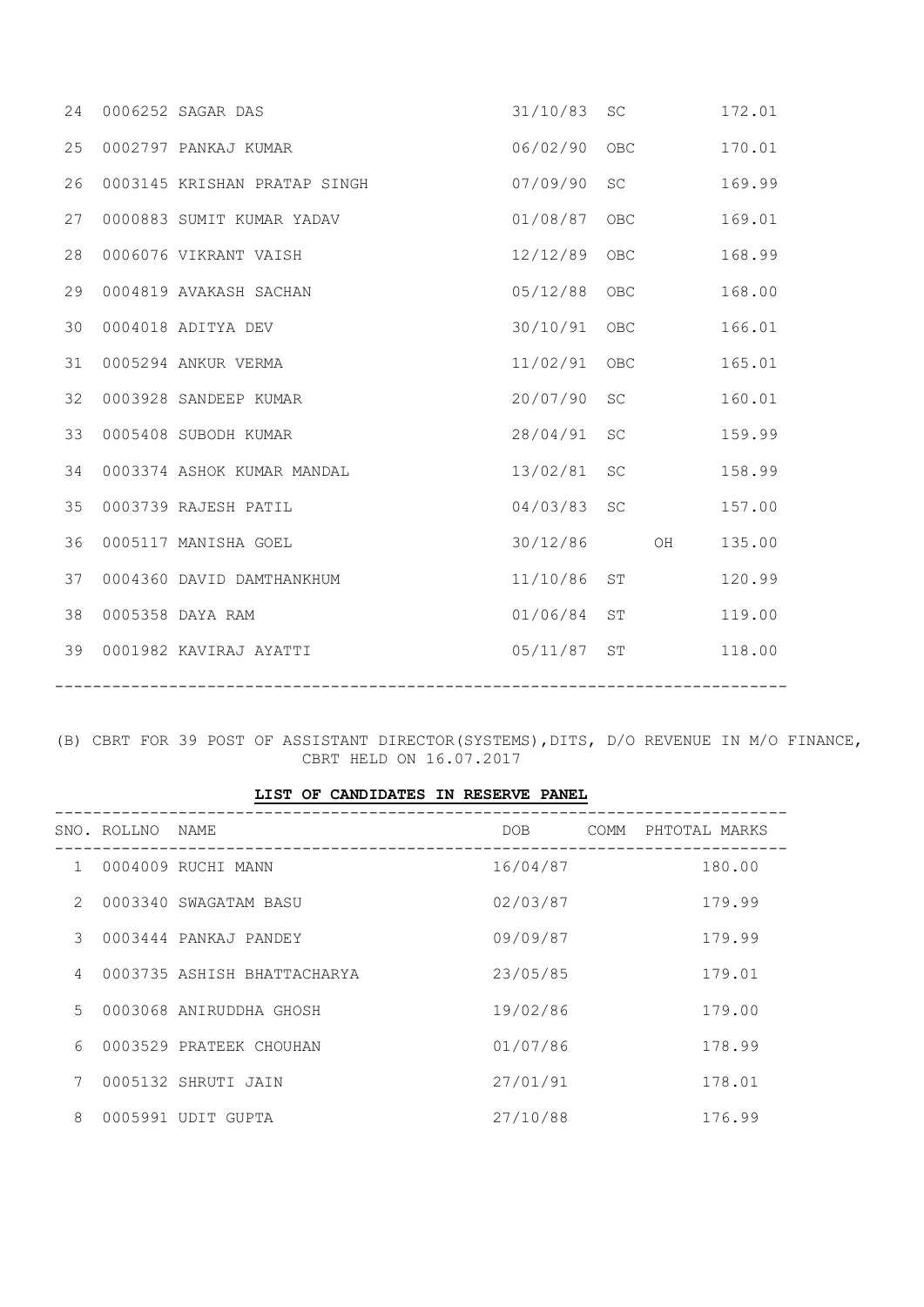| $\circ$ | 0003603 SANJAY KUMAR           | 04/08/87 |                              | 174.01 |
|---------|--------------------------------|----------|------------------------------|--------|
| 10      | 0003808 PAWAN KUMAR PANT       | 19/11/84 |                              | 173.99 |
| 11      | 0006188 NIVEDITA SINHA         | 23/04/88 |                              | 172.99 |
| 12      | 0004116 TEJ PRATAP             | 24/12/88 | <b>OBC</b>                   | 164.99 |
| 13      | 0004951 MANJUNATH SURVE        | 24/03/90 | <b>OBC</b>                   | 164.01 |
| 14      | 0006270 SHARAD VERMA           | 10/06/86 | OBC                          | 161.00 |
| 15      | 0002523 AMIT KUMAR             | 13/09/88 | ${\sf OBC}$                  | 160.01 |
| 16      | 0004914 PRASAD NEMMIKANTI      | 10/08/79 | <b>SC</b>                    | 155.99 |
| 17      | 0004206 ASHISH PREMI           | 26/05/90 | $\operatorname{SC}$          | 154.99 |
| 18      | 0001707 KRISHNA KUMAR PANGOTRA | 16/08/89 | <b>SC</b>                    | 153.00 |
| 19      | 0006305 SACHIN SAINI           | 02/12/84 | <b>OBC</b><br>O <sub>H</sub> | 132.01 |
| 20      | 0005078 SHOBHA MEENA           | 11/02/92 | ST                           | 111.00 |
| 21      | 0006338 SUNIL KUMAR            | 04/01/85 | ST                           | 109.99 |
|         |                                |          |                              |        |

-----------------------------------------------------------------------------

(C) CBRT FOR 39 POST OF ASSISTANT DIRECTOR(SYSTEMS),DITS, D/O REVENUE IN M/O FINANCE, CBRT HELD ON 16.07.2017

| LIST OF WO CANDIDATES NEITHER IN FO LIST NOR IN RESERVE PANEL |  |  |  |
|---------------------------------------------------------------|--|--|--|
|---------------------------------------------------------------|--|--|--|

|   | SNO. ROLLNO NAME   |                             | DOB <sub>a</sub> | COMM | TOTAL MARKS |
|---|--------------------|-----------------------------|------------------|------|-------------|
|   |                    | 1 0002012 JAYCHAND GUPTA    | 05/06/90 OBC     |      | 144.00      |
| 2 |                    | 0002093 ABHISHEK KUMAR      | 21/09/84         | OBC  | 148.00      |
| 3 |                    | 0003178 SUBAS POLASA        | 06/06/79         | OBC  | 146.99      |
| 4 |                    | 0003234 ROHIT JAISWAL       | 01/01/92         | OBC  | 153.00      |
| 5 |                    | 0003420 TAJ UDDIN           | 15/08/88         | OBC  | 154.99      |
| 6 |                    | 0003645 SUNIL KUMAR         | 15/07/82         | OBC  | 154.00      |
| 7 |                    | 0003749 SHAHNAWAZ ALAM      | 27/09/82         | OBC  | 147.00      |
| 8 |                    | 0003794 JANMEJAY KUMAR GOND | 05/07/91 ST      |      | 106.00      |
| 9 |                    | 0003884 AKSHAT JAIN         | 17/01/90         |      | 168.01      |
|   | 10 0003911 KULDEEP |                             | 02/10/83 OBC     |      | 154.99      |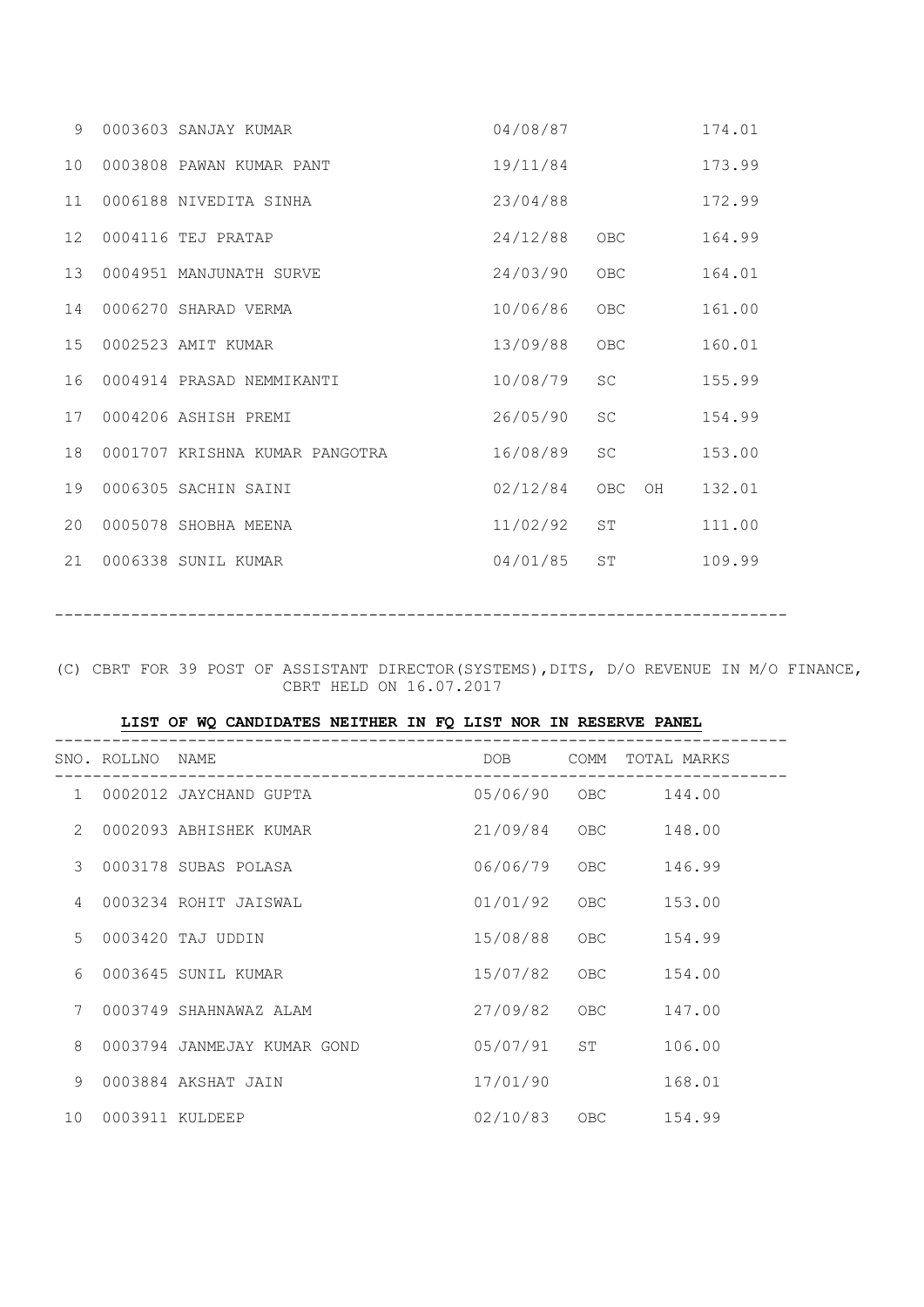| 11 |                | 0004021 RAVI KUMAR TEWARI    | 29/05/85     |                 | 156.00 |
|----|----------------|------------------------------|--------------|-----------------|--------|
| 12 | 0004164 PRITI  |                              | 05/11/88     | OBC             | 137.01 |
| 13 |                | 0004251 LIANBAWI THOMTE      | 11/09/90     | ST <sub>2</sub> | 108.00 |
| 14 |                | 0004430 NIRMAL P             | 30/07/89     | OBC             | 159.00 |
| 15 |                | 0004477 NITIN KUMAR          | 07/08/86     | OBC             | 159.01 |
| 16 |                | 0004506 ANOOP KUMAR          | 20/09/86     | OBC             | 149.99 |
| 17 |                | 0004649 ROHIT TIWARI         | 01/07/89     |                 | 170.99 |
| 18 |                | 0004694 MOHIT KUMAR          | 08/10/88     | OBC             | 157.01 |
| 19 |                | 0004732 DEEPJYOTI PAUL       | 20/10/92     |                 | 169.00 |
| 20 |                | 0004913 UTTAM KUMAR          | 01/01/89     | OBC             | 153.00 |
| 21 |                | 0004989 CHIRAG RAJ           | 05/10/90     | SC              | 144.01 |
| 22 |                | 0005008 ASHISH AGARWAL       | 07/05/87     |                 | 180.99 |
| 23 |                | 0005147 PRITI GAUTAM         | 12/01/92     | SC              | 132.99 |
| 24 |                | 0005198 DEBASHIS SARDAR      | 12/08/89     | <b>OBC</b>      | 150.00 |
| 25 |                | 0005230 AMARISH KUMAR        | 24/10/90     | SC              | 141.99 |
| 26 |                | 0005317 NISMIN JOSE          | 21/05/83     |                 | 163.01 |
| 27 |                | 0005350 KAARTHIK SR          | 08/07/86     | SC              | 146.00 |
| 28 |                | 0005593 MOHAMMAD SHAHID      | 27/06/87     | OBC             | 155.01 |
| 29 | 0005599 HARISH |                              | 27/04/87     |                 | 167.00 |
|    |                | 30 0005632 ABHISHEK DUBEY    | 09/07/87     |                 | 163.99 |
| 31 |                | 0005662 VIVEK SUMAN          | 20/06/88 OBC |                 | 146.00 |
| 32 |                | 0005785 RAKESH KUMAR KAMLESH | 01/07/88 SC  |                 | 147.00 |
| 33 | 0005897 SANU C |                              | 30/05/89     | OBC             | 155.99 |
| 34 |                | 0005910 BHARANITHAR BABU E   | 05/02/87     | SC              | 140.99 |
| 35 |                | 0006003 ARUN KP              | 16/09/86     | SC              | 141.99 |
| 36 |                | 0006182 ARUP KUMAR DUTTA     | 14/01/90     | OBC             | 144.99 |
| 37 |                | 0006241 GIRISH KUMAR G       | 13/10/78     | SC              | 141.99 |
| 38 |                | 0006243 KULDEEP KUMAR YADAV  | 30/07/90     | OBC             | 154.01 |